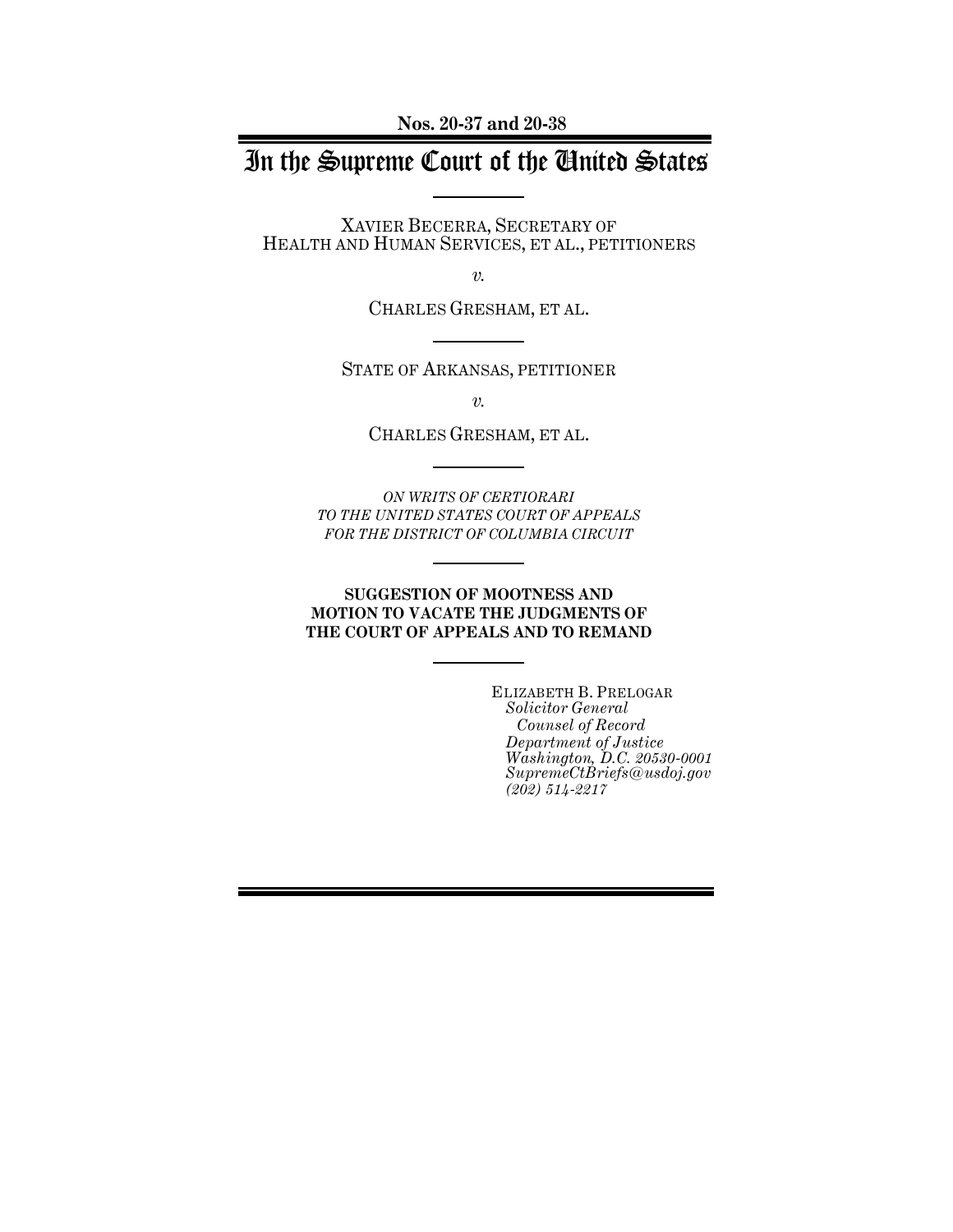### **TABLE OF AUTHORITIES**

| Cases:<br>Page                                        |  |
|-------------------------------------------------------|--|
|                                                       |  |
|                                                       |  |
|                                                       |  |
|                                                       |  |
| City of Mesquite v. Aladdin's Castle,                 |  |
| Newbold v. United States, 571 U.S. 1119 (2014) 9      |  |
|                                                       |  |
| Republic of Hungary v. Simon, 141 S. Ct. 691 (2021) 9 |  |
|                                                       |  |
| Sykes v. United States, 138 S. Ct. 1544 (2018)  9     |  |
| Trump v. International Refugee Assistance             |  |
|                                                       |  |
| United States v. Munsingwear, Inc.,                   |  |
| U.S. Bancorp Mortgage Co. v. Bonner Mall P'ship,      |  |
|                                                       |  |
|                                                       |  |
| Statute and rule:                                     |  |
|                                                       |  |
|                                                       |  |
| Miscellaneous:                                        |  |
| Stephen M. Shapiro et al., Supreme Court Practice     |  |
|                                                       |  |

(I)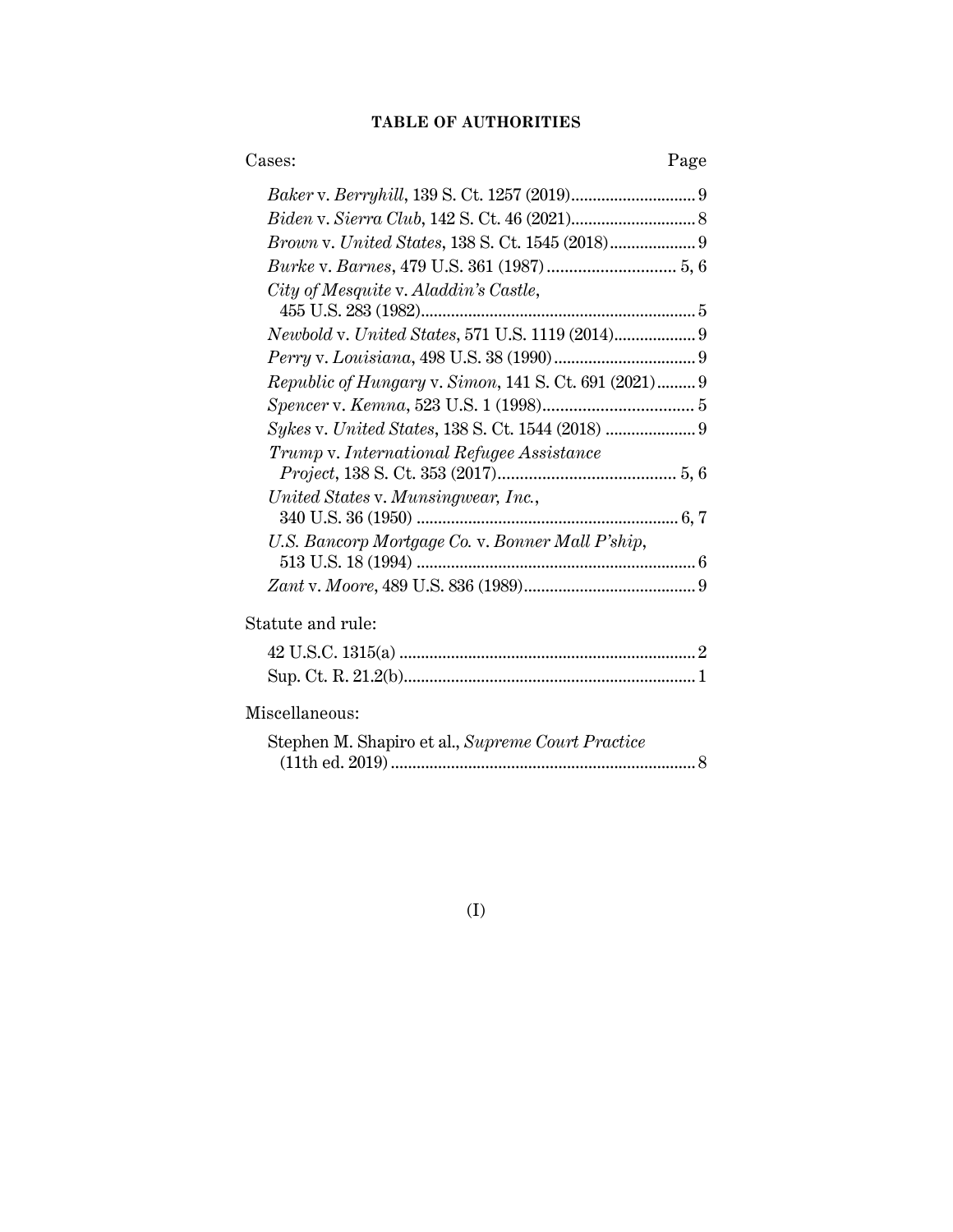## In the Supreme Court of the United States

No. 20-37

XAVIER BECERRA, SECRETARY OF HEALTH AND HUMAN SERVICES, ET AL., PETITIONERS

*v.*

CHARLES GRESHAM, ET AL.

#### No. 20-38

STATE OF ARKANSAS, PETITIONER

*v.*

### CHARLES GRESHAM, ET AL.

*ON WRITS OF CERTIORARI TO THE UNITED STATES COURT OF APPEALS FOR THE DISTRICT OF COLUMBIA CIRCUIT* 

### **SUGGESTION OF MOOTNESS AND MOTION TO VACATE THE JUDGMENTS OF THE COURT OF APPEALS AND TO REMAND**

Pursuant to this Court's Rule 21.2(b), the Solicitor General, on behalf of petitioners in No. 20-37, respectfully moves that the Court vacate the judgments of the court of appeals; remand in *Gresham*, Nos. 19-5094 and 19-5096 (D.C. Cir.), with instructions that the district court's judgment be vacated and that the case be dismissed; and remand in *Philbrick*, Nos. 19-5293 and 19-5295 (D.C. Cir.), with instructions that the underlying matter be remanded to the Secretary of Health and Human Services (HHS). The private respondents consent to the relief requested in this motion, Arkansas

(1)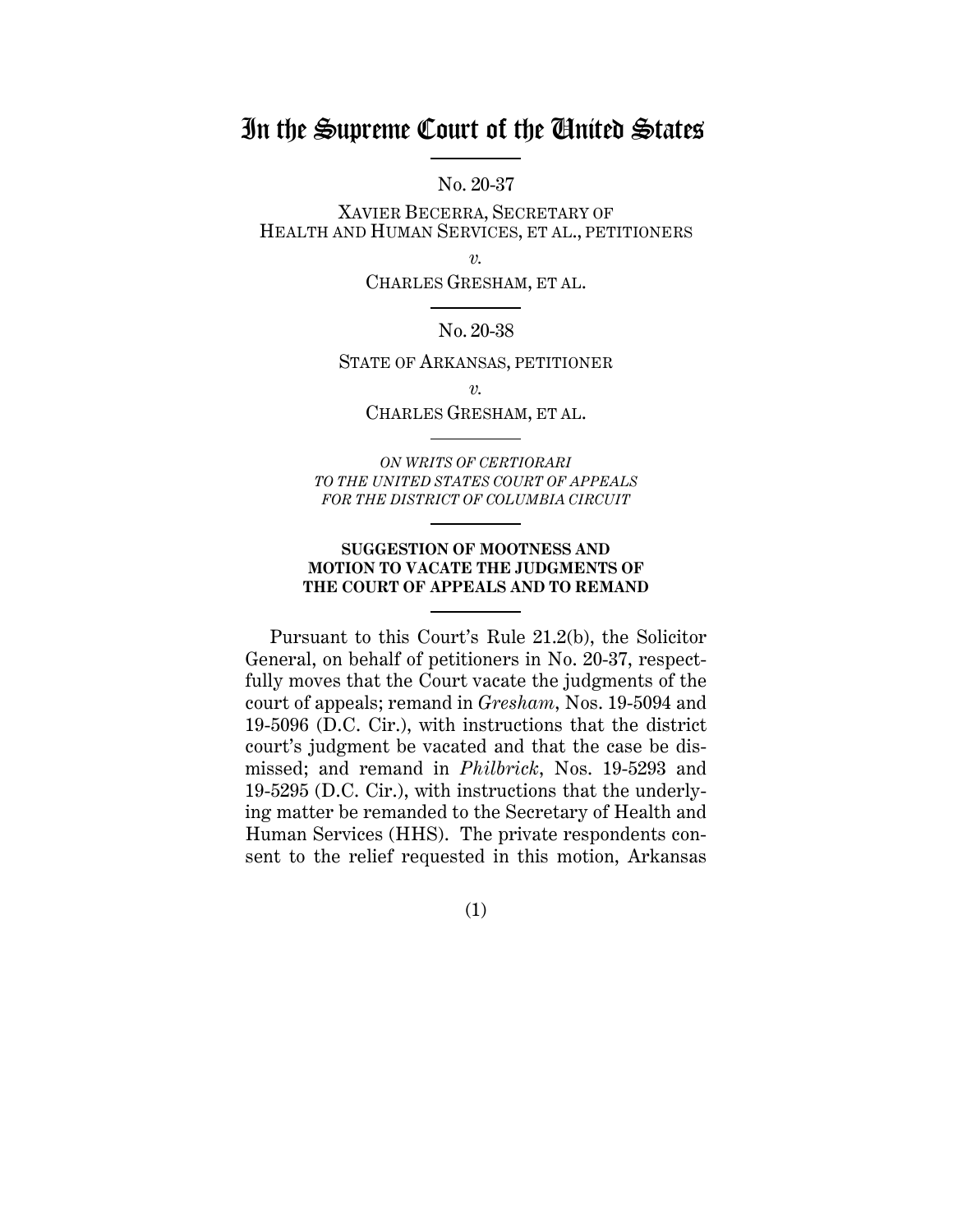consents to the motion with respect to *Gresham*, and New Hampshire takes no position.

1. These cases concern actions by the Secretary to approve "demonstration project[s]" under the Medicaid program, 42 U.S.C. 1315(a)—time-limited experiments to test variations from the statutory requirements for States' Medicaid plans. Section 1315(a) authorizes the Secretary to approve any "demonstration project which, in the judgment of the Secretary, is likely to assist in promoting the objectives" of Medicaid. *Ibid.*

At issue are amendments approved by the Secretary in 2018 to existing demonstration projects in Arkansas (at issue in *Gresham*) and New Hampshire (at issue in *Philbrick*) designed to test, *inter alia*, requirements that condition continued Medicaid coverage of certain adults on their performing a specified number of hours per month of work or certain other related activities. Gov't Br. 14-16. HHS approved Arkansas's project through December 31, 2021, and New Hampshire's project through December 31, 2023. 20-37 Pet. App. (Pet. App.) 129a, 144a. The approvals stated that, "upon [those] date[s], unless extended or otherwise amended, all authorities granted to operate th[e] demonstration[s] will expire." *Ibid.*

Individual Medicaid beneficiaries in both Arkansas and New Hampshire (private respondents here) brought these suits challenging the Secretary's approvals of those projects. The States intervened to defend HHS's actions. The district court ruled for the plaintiffs in each case and vacated the Secretary's approvals. Gov't Br. 18-19; Pet. App. 22a-59a, 64a-102a.

In *Gresham*, addressing the Arkansas project, the court of appeals affirmed in a published opinion. Pet. App. 1a-19a. The court concluded that Section 1315 did not authorize the Secretary to approve the demonstration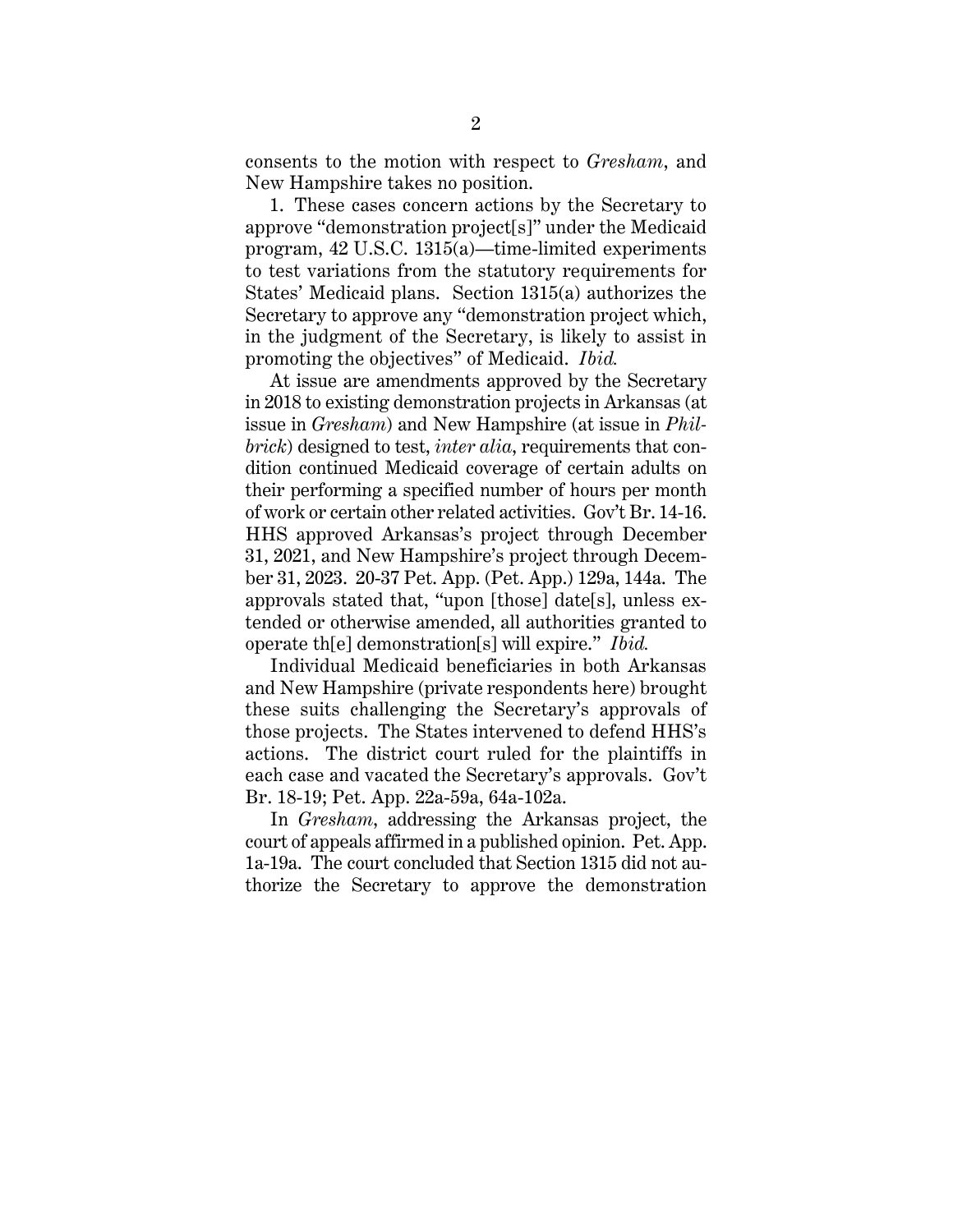project testing the work-related requirements. *Id.* at 9a-16a.

In light of the court of appeals' decision in *Gresham*, the government moved unopposed in *Philbrick* (concerning New Hampshire's project) for summary affirmance on the basis of *Gresham*, without prejudice to seeking further review. 19-5293 Gov't C.A. Mot. for Summary Affirmance 1-5. The court granted that motion in an unpublished order, citing the government's "acknowledg[ment] that the disposition of th[e] case is controlled by *Gresham*." Pet. App. 20a.

The government filed a petition for a writ of certiorari under Rule 12.4 to review the court of appeals' decisions in *Gresham* and *Philbrick*. 20-37 Pet. 1-35. New Hampshire supported that petition as to *Philbrick*. New Hampshire Cert. Br. 1-3. Arkansas filed its own petition seeking review in *Gresham*. 20-38 Pet. 1-31. This Court granted both petitions and consolidated the cases. 141 S. Ct. 890.

2. As we previously informed the Court, on February 12, 2021, HHS sent letters to Arkansas, New Hampshire, and other States with demonstration projects that included similar work-related requirements, stating that HHS was commencing a review of those requirements to determine whether implementing them would further the objectives of Medicaid in light of markedly changed circumstances, including the COVID-19 pandemic and its aftermath. Gov't Reply Br. 4. HHS invited the affected States to respond to concerns that HHS had identified and to provide any additional relevant information. *Id.* at 5. On March 17, 2021, HHS informed Arkansas and New Hampshire that it had determined to withdraw approval of the work-related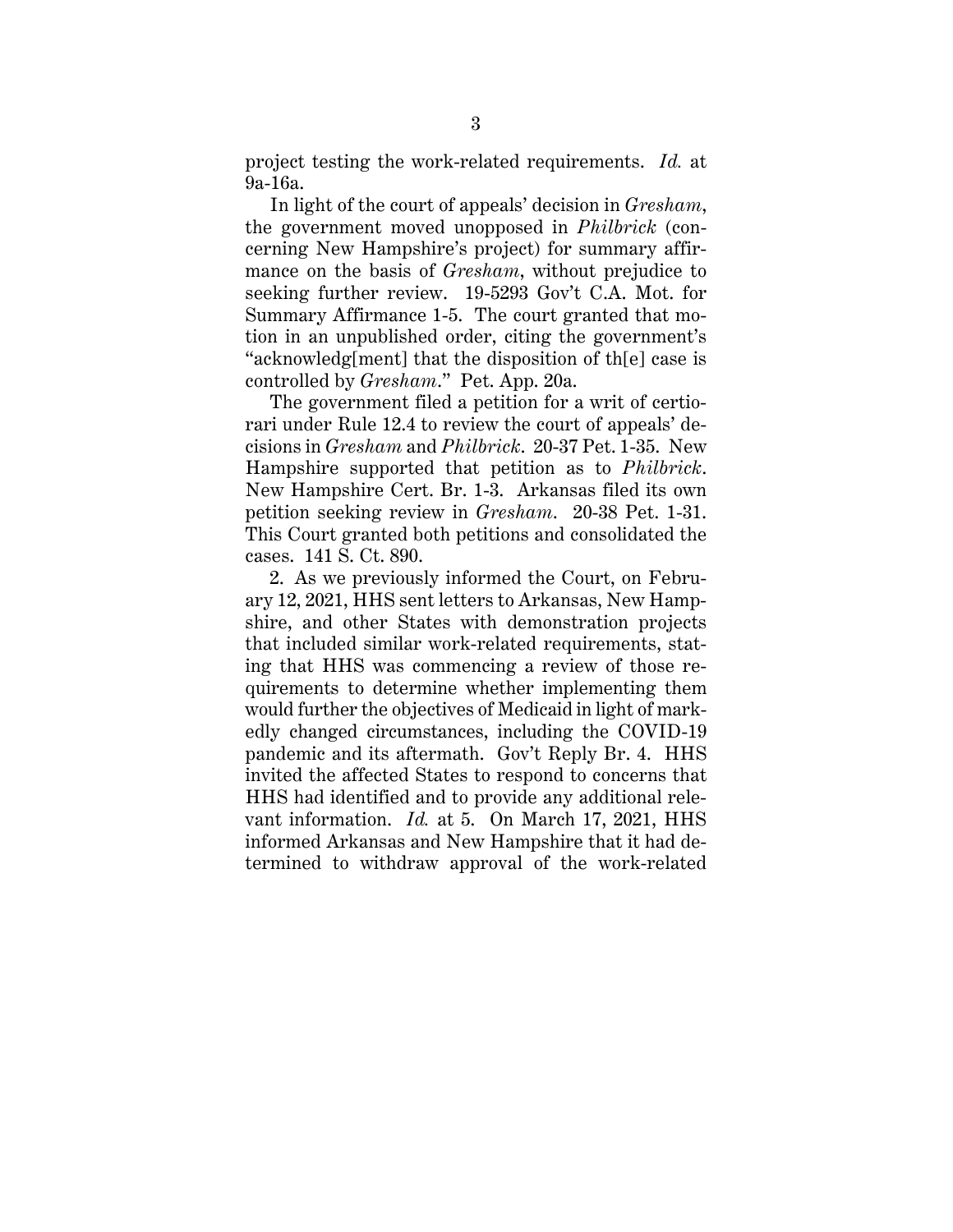requirements in those States' projects, and HHS explained the basis for that determination. *Id.* at 5-9.

Based on those developments, the government moved in this Court for vacatur of the court of appeals' judgments and urged that the underlying matters be remanded to the agency. Gov't Mot. to Vacate & Remand 1-7. The private respondents consented to that relief, New Hampshire took no position, and Arkansas opposed that request. *Id.* at 7. On April 5, 2021, "[u]pon consideration of the motion," the Court placed these cases in abeyance. 141 S. Ct. 2461.

As we subsequently informed the Court, New Hampshire did not pursue administrative review of HHS's determination to withdraw approval of the work-related requirements in its project. Gov't June 11, 2021, Letter 2. Arkansas did seek review before HHS's Departmental Appeals Board pursuant to HHS regulations. *Ibid.*

3. As noted, HHS approved Arkansas's original project only through December 31, 2021, "upon which date, unless extended or otherwise amended, all authorities granted to operate th[e] demonstration[s] w[ould] expire." Pet. App. 129a. HHS did not extend the project, and the approval of the project thus has now expired.

On February 18, 2022, in light of the expiration of the approval of its project, Arkansas filed an unopposed motion before the Departmental Appeals Board to dismiss as moot Arkansas's administrative appeal of HHS's March 2021 determination to withdraw approval of the work-related requirements. On February 28, 2022, the Board issued a "Notice of Case Closing," which stated that the Board had "granted the motion" to dismiss and "closed the case on its docket" "[b]ased on [Arkansas's] representations" that "the appeal is moot" and that HHS did not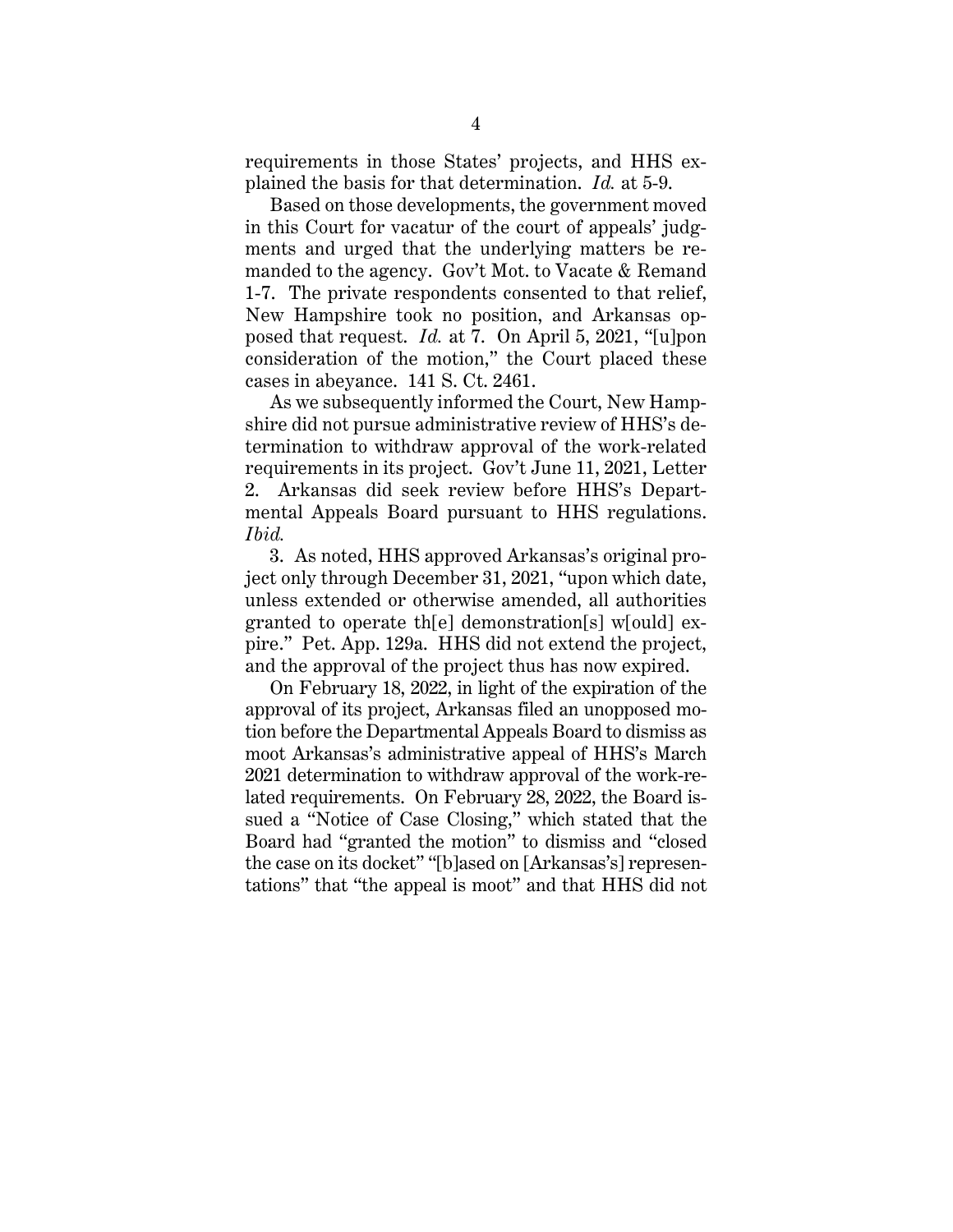oppose dismissal. Notice of Case Closing, No. A-21-53 (D.A.B.) (capitalization altered; emphasis omitted).

4. a. The expiration of HHS's approval of Arkansas's project has mooted the controversy in *Gresham*. Where a "provision of [an Executive action] 'expire[s] by its own terms,'" an "appeal" concerning the action's legality "no longer presents a 'live case or controversy.'" *Trump* v. *International Refugee Assistance Project*, 138 S. Ct. 353 (2017) (*IRAP*) (quoting *Burke* v. *Barnes*, 479 U.S. 361, 363 (1987)). The private respondents in *Gresham* brought suit to challenge the lawfulness of HHS's approval of Arkansas's project. Pet. App. 6a. But that issue no longer presents a live controversy because the approval has expired.

No exception to mootness principles is implicated. The Secretary's approval of Arkansas's project did not end as the result of "voluntary cessation of a challenged practice," *City of Mesquite* v. *Aladdin's Castle*, 455 U.S. 283, 289 (1982), but rather because the original approval "expired by its own terms," *Barnes*, 479 U.S. at 363; see *ibid.* (holding that "any issues concerning whether [a challenged bill] became a law were mooted when that bill expired by its own terms"). Nor is the dispute "capable of repetition, yet evading review." *Spencer* v. *Kemna*, 523 U.S. 1, 17 (1998) (citation omitted). "The capable-of-repetition doctrine applies only in exceptional situations, where," among other things, "the challenged action is in its duration too short to be fully litigated prior to cessation or expiration." *Ibid.* (brackets, citation, and internal quotation marks omitted). That is not the case here because HHS approved Arkansas's project for a period of nearly four years—from March 5, 2018, through December 31, 2021. Pet. App. 129a.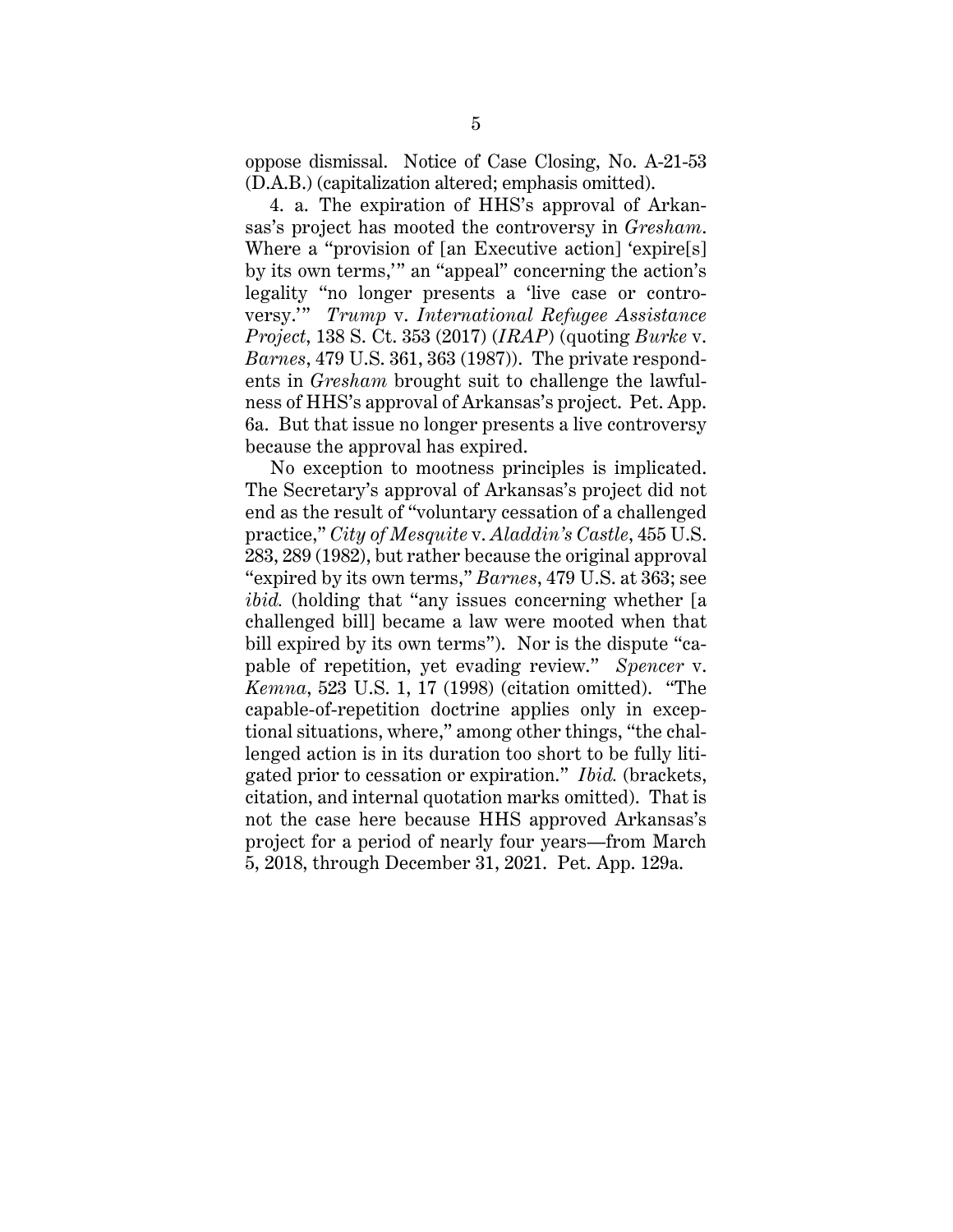b. When a case that would otherwise merit this Court's review becomes moot "while on its way [to this Court] or pending [a] decision on the merits," the Court's "established practice" is to "vacate the judgment below and remand with a direction to dismiss." *United States* v. *Munsingwear, Inc.*, 340 U.S. 36, 39 (1950). That practice ensures that no party is "prejudiced by a decision which in the statutory scheme was only preliminary," and "prevent[s] a judgment, unreviewable because of mootness, from spawning any legal consequences." *Id.* at 40-41; see *U.S. Bancorp Mortgage Co.* v. *Bonner Mall P'ship*, 513 U.S. 18, 21 (1994) ("If a judgment has become moot while awaiting review, this Court may not consider its merits, but may make such disposition of the whole case as justice may require." (brackets and citation omitted)). The Court has "[f]ollow[ed] [that] established practice" in the particular context of litigation challenging Executive actions or legislative measures that have become moot because they "expired by [their] own terms." *IRAP*, 138 S. Ct. at 353 (citation omitted) (Executive action); see *Barnes*, 479 U.S. at 365 (legislation).

That approach is appropriate in the circumstances of *Gresham*, where HHS's challenged action—its approval of Arkansas's project—expired in the ordinary course before the completion of appellate review. The government and Arkansas sought this Court's review of the court of appeals' judgment affirming the district court's decision holding HHS's approval of the project unlawful. But the scheduled expiration of HHS's approval of Arkansas's project now precludes this Court from passing upon the decision below. The now-unreviewable judgments of the court of appeals and the district court in *Gresham* should therefore be vacated to ensure that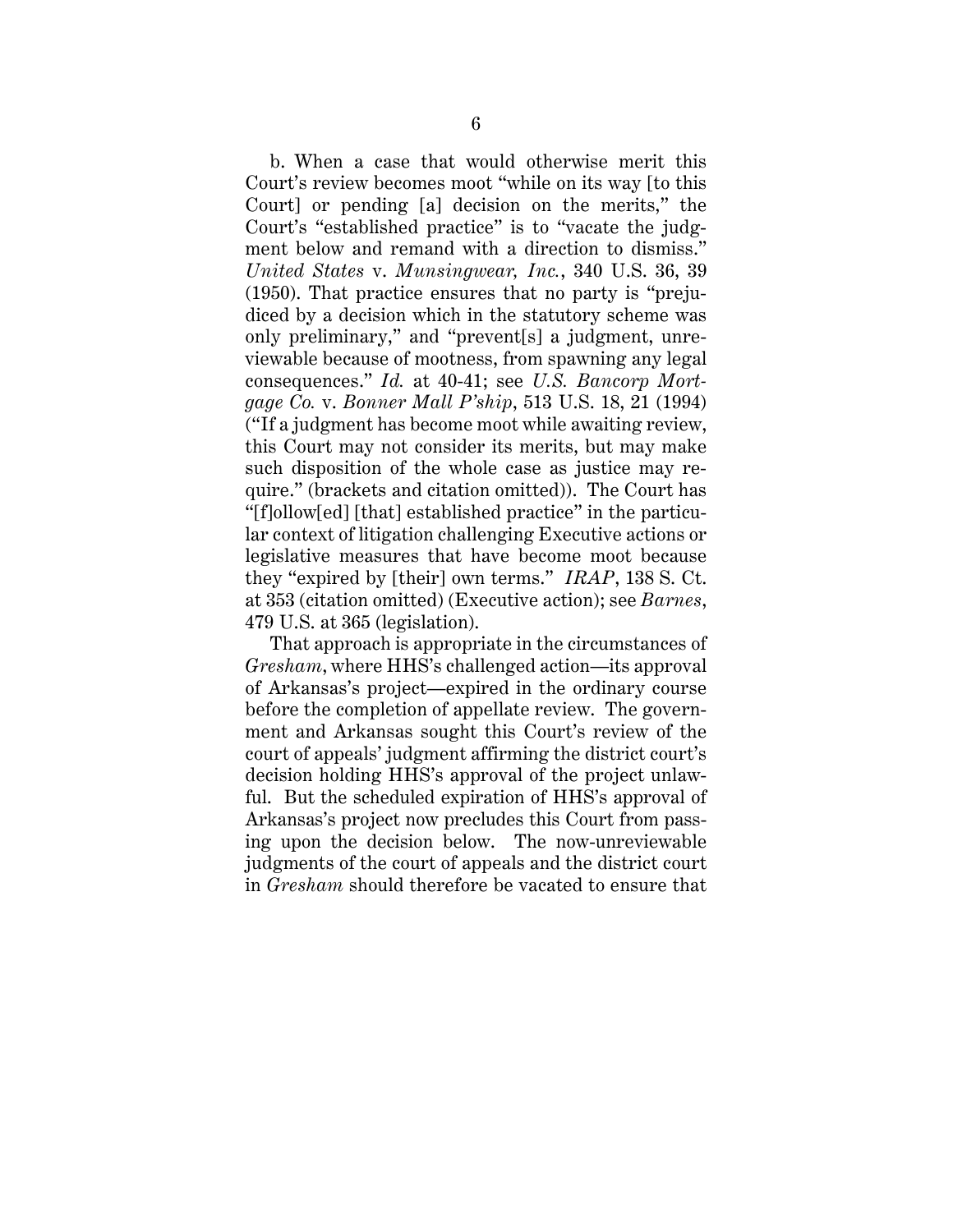they do not "spawn[] any legal consequences." *Munsingwear*, 340 U.S. at 41.\*

5. The dispute in *Philbrick*, which concerns New Hampshire's project, is not currently moot. HHS approved New Hampshire's project through December 31, 2023. Pet. App. 144a. And although New Hampshire did not pursue administrative review of HHS's March 2021 determination to withdraw approval of the workrelated requirements in New Hampshire's project, that determination did not affect other aspects of the project, including a waiver of retroactive-coverage requirements that the private respondents in *Philbrick* also challenged. Gov't June 11, 2021, Letter 1-2. If this Court vacates the court of appeals' judgment in *Gresham* under *Munsingwear*, however, it would be appropriate to also vacate the court of appeals' judgment in *Philbrick* and remand that case with instructions that the underlying matter be remanded to HHS.

<sup>\*</sup> As noted above, the government previously sought vacatur of the court of appeals' judgment in *Gresham* on a different ground *i.e.*, that the case no longer presented a suitable context for review on the merits due to HHS's intervening termination of the workrelated requirements in the Arkansas project, which were principally at issue in that case. Gov't Reply Br. 2; see p. 4, *supra*. Upon consideration of that motion, the Court placed the case in abeyance. 141 S. Ct. 2461. Now, mootness arising from the expiration of the approval of Arkansas's project in its entirety provides an independent basis for vacating the judgments below in *Gresham*. Notably, although Arkansas opposed vacatur based on the termination decisions, Gov't Reply Br. 10, it consents to vacatur under *Munsingwear*  now that HHS's approval of Arkansas's project has expired and the case is moot. In the case's current posture, the Court accordingly need not address the implications of HHS's termination of the workrelated requirements for the *Gresham* litigation, including whether that action would have separately warranted vacatur of the judgments below in *Gresham*.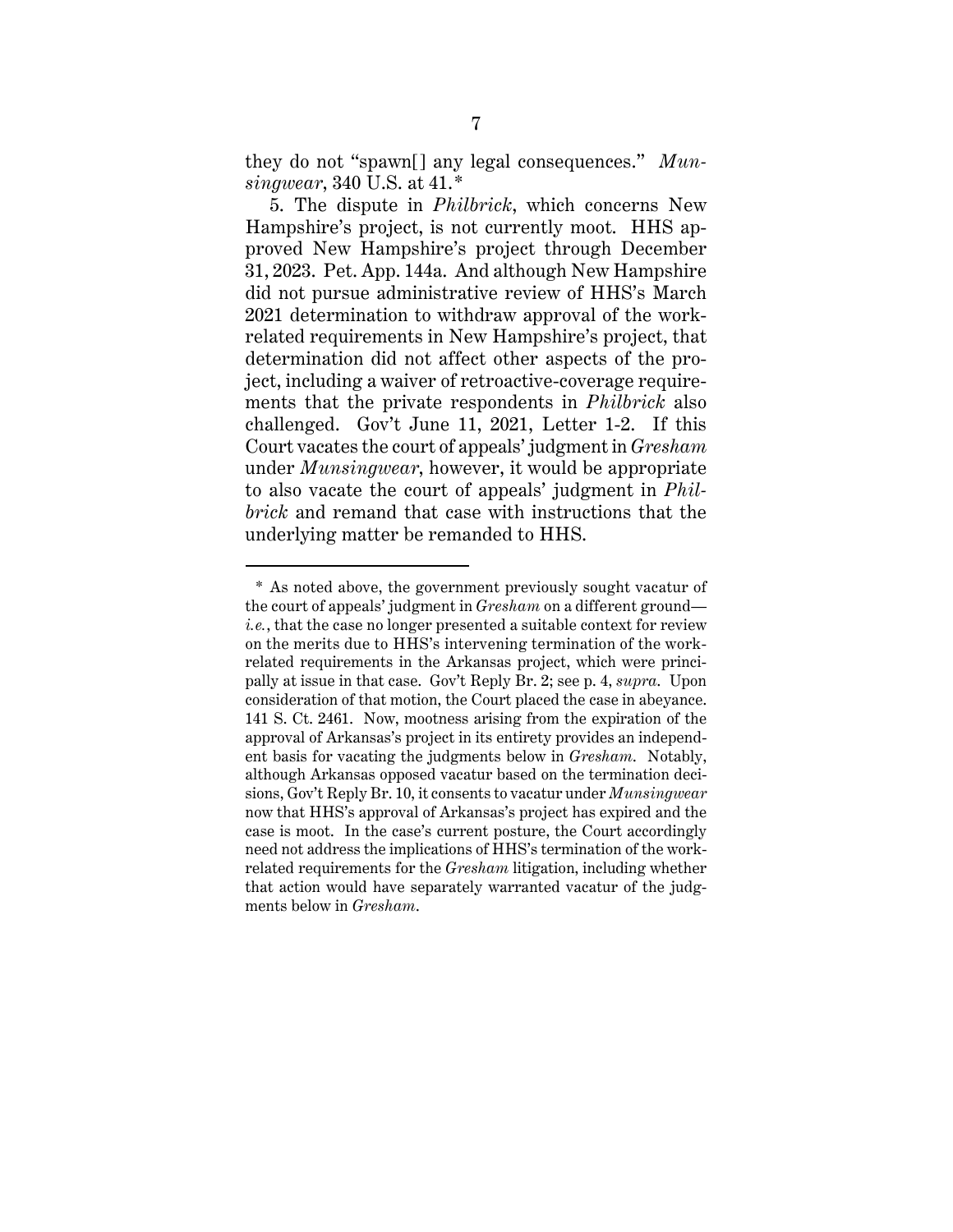As we have previously explained, *Philbrick* no longer provides a suitable context for this Court to adjudicate the merits of the private respondents' challenges to HHS's approval of New Hampshire's project. Gov't Reply Br. 9. The primary focus of that challenge was the work-related requirements, which are no longer in effect as a result of HHS's determination to withdraw approval of those requirements and New Hampshire's decision not to appeal that termination decision. In light of those greatly changed circumstances, the government previously argued that it would be appropriate to vacate the judgment of the court of appeals and remand. *Ibid.*; see, *e.g.*, *Biden* v. *Sierra Club*, 142 S. Ct. 46 (2021) (vacating the judgment below in light of "changed circumstances").

Vacatur and remand of the court of appeals' judgment in *Philbrick* would be all the more warranted if the court of appeals' judgment in *Gresham* is vacated. The court's judgment in *Philbrick* is an unpublished order granting summary affirmance based solely on the court's published decision in *Gresham*. Pet. App. 19a-20a. Vacatur of the court of appeals' decision in *Gresham* would thus eliminate the basis for the summary disposition in *Philbrick*.

In that event, vacatur of the court of appeals' judgment in *Philbrick* would be appropriate and analogous to this Court's typical practice in similar contexts. This Court routinely grants certiorari, vacates a lower court's judgment, and remands for further proceedings when an intervening decision of the Court has called into question the basis of a lower-court judgment at issue. See Stephen M. Shapiro et al., *Supreme Court Practice* § 5.12(b), at 5-38 (11th ed. 2019) (collecting cases). The Court has followed a similar course in circumstances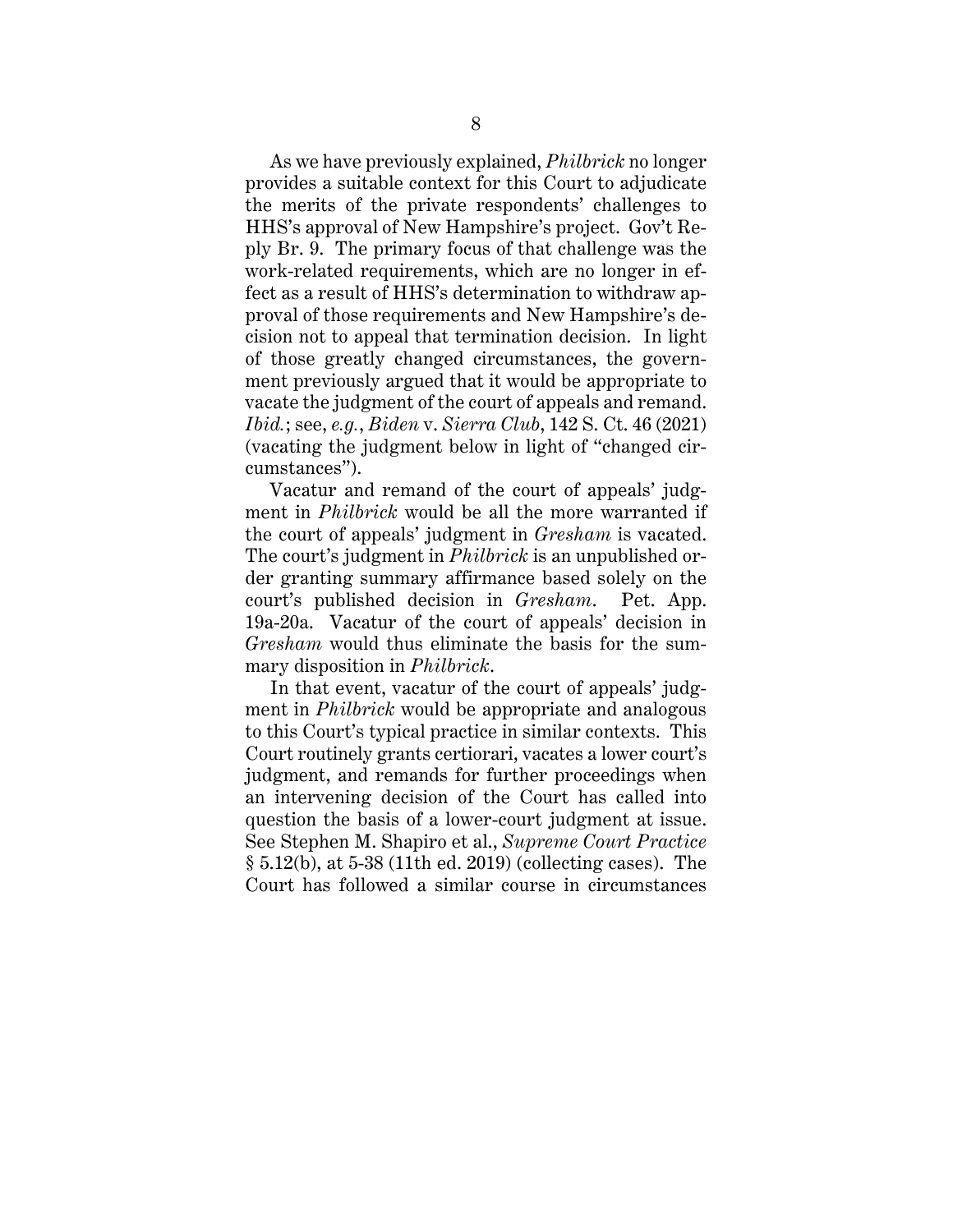where the Court has already granted review of a lower court's judgment, but a decision of this Court subsequent to the lower-court judgment may have a bearing on that judgment. See, *e.g.*, *Republic of Hungary* v. *Simon*, 141 S. Ct. 691 (2021) (per curiam); *Perry* v. *Louisiana*, 498 U.S. 38 (1990); *Zant* v. *Moore*, 489 U.S. 836 (1989) (per curiam). And the Court has granted certiorari, vacated, and remanded where an intervening decision of a lower court itself affects the basis of its own decision under review. See, *e.g.*, *Baker* v. *Berryhill*, 139 S. Ct. 1257 (2019); *Sykes* v. *United States*, 138 S. Ct. 1544 (2018); *Brown* v. *United States*, 138 S. Ct. 1545 (2018); *Newbold* v. *United States*, 571 U.S. 1119 (2014).

If the Court vacates the court of appeals' judgment in *Philbrick*, it should remand with instructions that the underlying matter be remanded to the Secretary. The landscape has shifted substantially since the Secretary approved New Hampshire's project in November 2018. See Pet. App. 144a. Particularly in light of the global pandemic and its aftermath, and HHS's now-final determination to withdraw approval of the work-related requirements in New Hampshire's project that had been the principal focus of the litigation, the agency should be afforded the opportunity to determine the appropriate path forward in the first instance. What additional action by the courts below may be needed to effectuate such a remand of the underlying matter to the agency is a matter those courts are best positioned to address.

6. We are authorized to state that the private respondents consent to the relief requested in this motion, that Arkansas consents to the motion with respect to *Gresham*, and that New Hampshire takes no position.